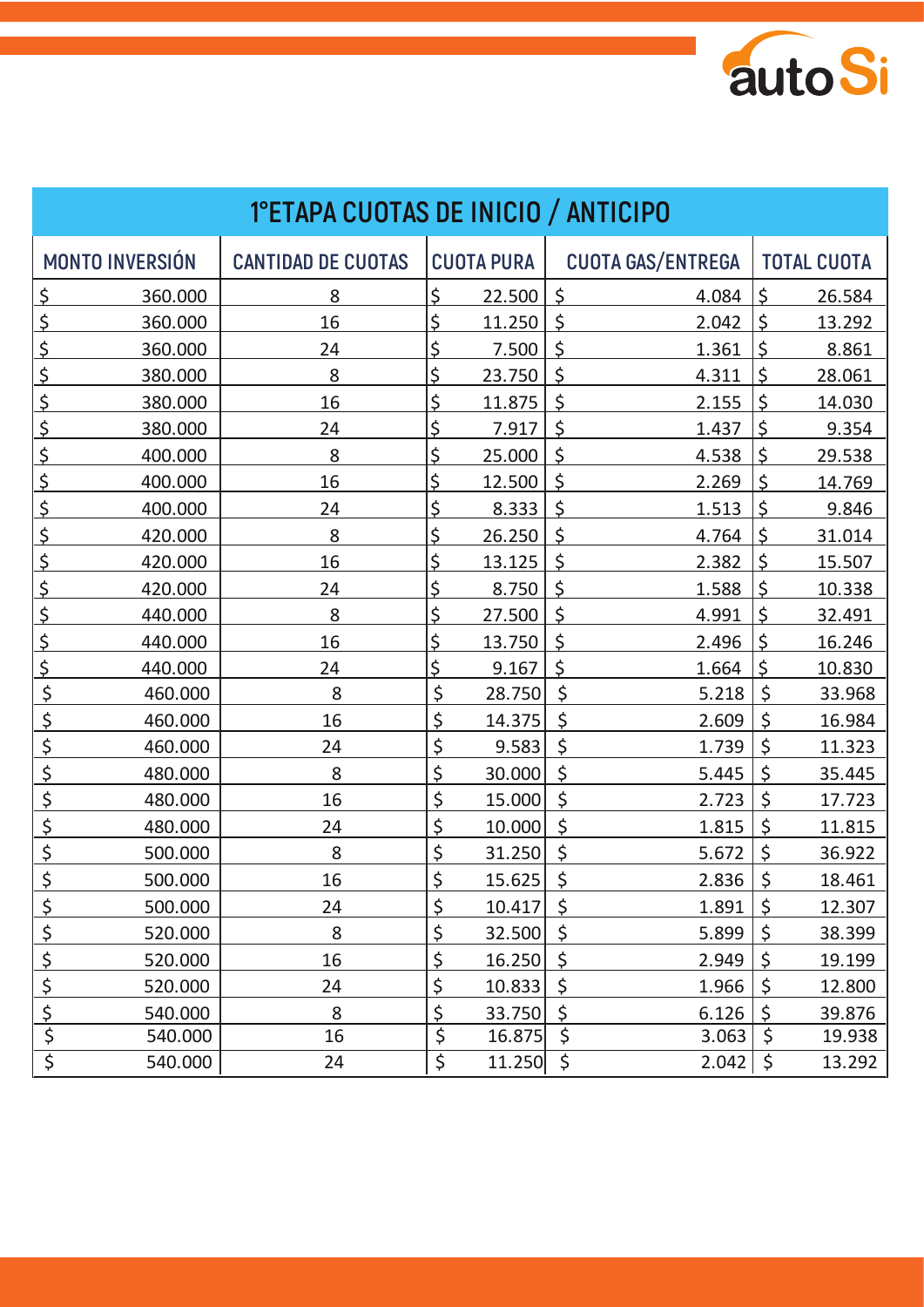

| <b>MONTO INVERSIÓN</b>          |         | <b>CANTIDAD DE CUOTAS</b> | <b>CUOTA PURA</b> |        | <b>CUOTA GAS/ENTREGA</b>        |    | <b>TOTAL CUOTA</b> |  |
|---------------------------------|---------|---------------------------|-------------------|--------|---------------------------------|----|--------------------|--|
| \$                              | 560.000 | 8                         | \$                | 35.000 | \$<br>6.353                     | \$ | 41.353             |  |
| \$                              | 560.000 | 16                        | \$                | 17.500 | \$<br>3.176                     | \$ | 20.676             |  |
| $\overline{\boldsymbol{\zeta}}$ | 560.000 | 24                        | \$                | 11.667 | \$<br>2.118                     | \$ | 13.784             |  |
| \$                              | 580.000 | 8                         | \$                | 36.250 | \$<br>6.579                     | \$ | 42.829             |  |
| $\overline{\varsigma}$          | 580.000 | 16                        | \$                | 18.125 | \$<br>3.290                     | \$ | 21.415             |  |
| \$                              | 580.000 | 24                        | \$                | 12.083 | $\overline{\varsigma}$<br>2.193 | \$ | 14.276             |  |
| \$                              | 600.000 | 8                         | \$                | 37.500 | $\overline{\xi}$<br>6.806       | \$ | 44.306             |  |
| \$                              | 600.000 | 16                        | \$                | 18.750 | \$<br>3.403                     | \$ | 22.153             |  |
| \$                              | 600.000 | 24                        | \$                | 12.500 | \$<br>2.269                     | \$ | 14.769             |  |
| \$                              | 620.000 | 8                         | \$                | 38.750 | \$<br>7.033                     | \$ | 45.783             |  |
| \$                              | 620.000 | 16                        | \$                | 19.375 | \$<br>3.517                     | \$ | 22.892             |  |
| \$                              | 620.000 | 24                        | \$                | 12.917 | \$<br>2.344                     | \$ | 15.261             |  |
| \$                              | 640.000 | 8                         | \$                | 40.000 | \$<br>7.260                     | \$ | 47.260             |  |
| \$                              | 640.000 | 16                        | \$                | 20.000 | \$<br>3.630                     | \$ | 23.630             |  |
| \$                              | 640.000 | 24                        | \$                | 13.333 | \$<br>2.420                     | \$ | 15.753             |  |
| \$                              | 660.000 | 8                         | \$                | 41.250 | \$<br>7.487                     | \$ | 48.737             |  |
| \$                              | 660.000 | 16                        | \$                | 20.625 | \$<br>3.743                     | \$ | 24.368             |  |
| \$                              | 660.000 | 24                        | \$                | 13.750 | \$<br>2.496                     | \$ | 16.246             |  |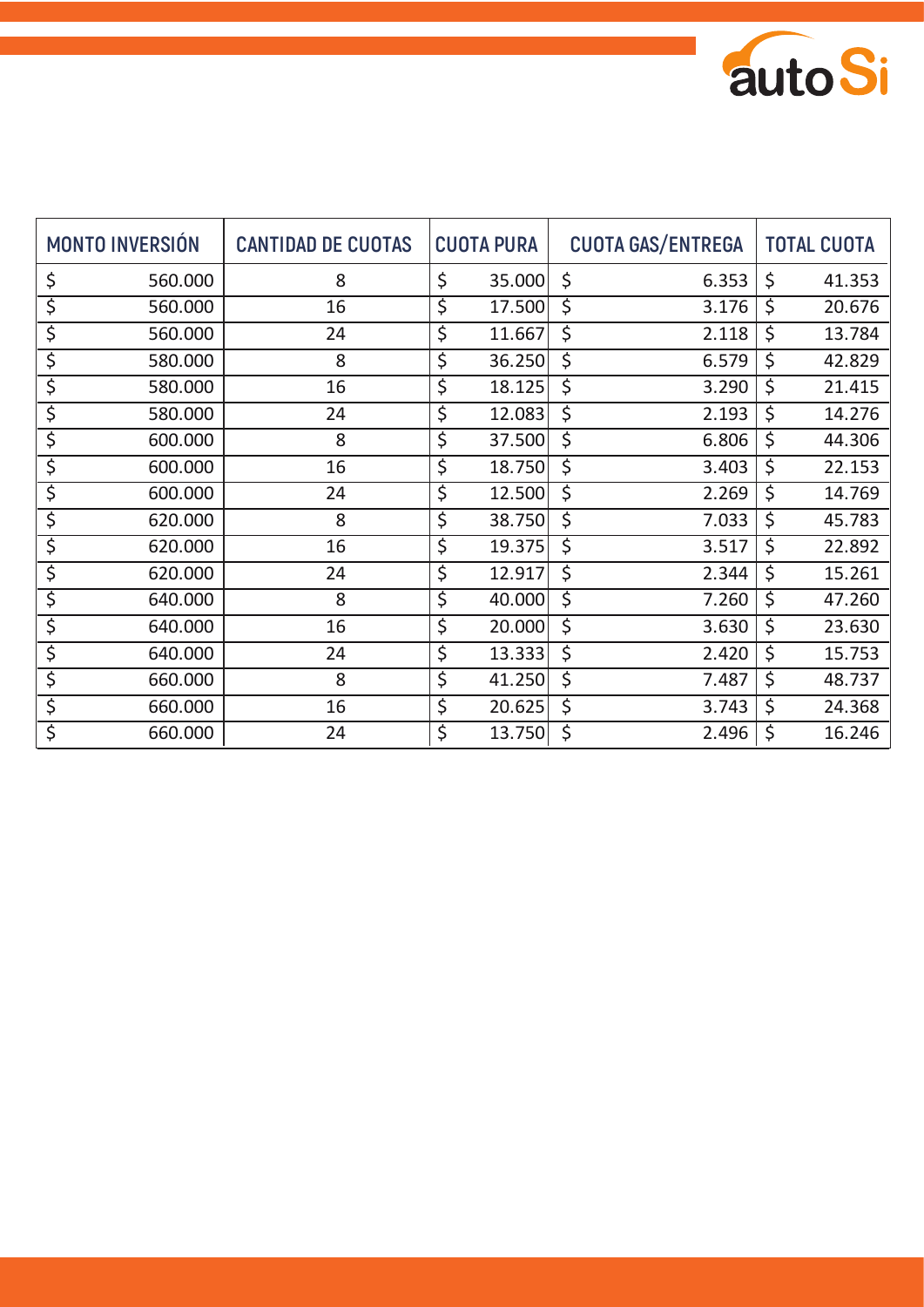

| <b>2°ETAPA CANCELACIÓN</b> |                                     |                   |                |                  |  |  |  |
|----------------------------|-------------------------------------|-------------------|----------------|------------------|--|--|--|
| <b>MONTO INVERSIÓN</b>     | <b>CANTIDAD DE</b><br><b>CUOTAS</b> | <b>CAPITAL</b>    | <b>INTERÉS</b> | <b>TOTAL</b>     |  |  |  |
| \$300.000                  | 12                                  | \$<br>12.500      | 10.499         | \$<br>22.999     |  |  |  |
| 300.000<br>\$              | 18                                  | \$<br>8.333       | 10.500         | \$<br>18.833     |  |  |  |
| \$300.000                  | 24                                  | \$<br>6.250       | 10.500         | \$<br>16.750     |  |  |  |
| \$ 320,000                 | 12                                  | \$<br>13.333      | 11.199         | \$<br>24.532     |  |  |  |
| \$320.000                  | 18                                  | \$<br>8.889       | 11.200         | \$<br>20.089     |  |  |  |
| \$320.000                  | 24                                  | \$<br>6.667       | 11.200         | \$<br>17.867     |  |  |  |
| \$340.000                  | 12                                  | \$<br>14.167      | 11.899         | \$<br>26.065     |  |  |  |
| \$340.000                  | 18                                  | \$<br>9.444       | 11.900         | \$<br>21.344     |  |  |  |
| \$340.000                  | 24                                  | \$<br>7.083       | 11.900         | \$<br>18.983     |  |  |  |
| \$360.000                  | 12                                  | \$<br>15.000      | 12.599         | \$<br>27.599     |  |  |  |
| \$360.000                  | 18                                  | \$<br>10.000      | 12.600         | \$<br>22.600     |  |  |  |
| \$360.000                  | 24                                  | \$<br>7.500       | 12.600         | \$<br>20.100     |  |  |  |
| \$380.000                  | 12                                  | \$<br>15.833      | 13.298         | \$<br>29.132     |  |  |  |
| \$380.000                  | 18                                  | \$<br>10.556      | 13.300         | \$<br>23.856     |  |  |  |
| \$ 380,000                 | 24                                  | \$<br>7.917       | 13.300         | \$<br>21.217     |  |  |  |
| \$400.000                  | 12                                  | \$<br>16.667      | 13.998         | \$<br>30.665     |  |  |  |
| \$400.000                  | 18                                  | \$<br>11.111      | 14.000         | \$<br>25.111     |  |  |  |
| \$<br>400.000              | 24                                  | \$<br>8.333       | 14.000         | \$<br>22.333     |  |  |  |
| \$420.000                  | 12                                  | $\zeta$<br>17.500 | 14.698         | \$<br>32.198     |  |  |  |
| \$<br>420.000              | 18                                  | \$<br>11.667      | 14.700         | \$<br>26.367     |  |  |  |
| 420.000<br>Ś.              | 24                                  | \$<br>8.750       | 14.700         | \$<br>23.450     |  |  |  |
| \$<br>440.000              | 12                                  | \$<br>18.333      | 15.398         | \$<br>33.732     |  |  |  |
| \$<br>440.000              | 18                                  | \$<br>12.222      | 15.400         | \$<br>27.622     |  |  |  |
| \$440.000                  | 24                                  | ÷<br>9.167<br>Ş.  | 15.400         | А<br>24.567<br>→ |  |  |  |
| \$460.000                  | 12                                  | 19.167<br>\$.     | 16.098         | \$<br>35.265     |  |  |  |
| \$460.000                  | 18                                  | 12.778<br>\$.     | 16.100         | \$<br>28.878     |  |  |  |
| \$460.000                  | 24                                  | \$<br>9.583       | 16.100         | \$<br>25.683     |  |  |  |
| \$480.000                  | 12                                  | Ś.<br>20.000      | 16.798         | \$<br>36.798     |  |  |  |
| \$480.000                  | 18                                  | \$<br>13.333      | 16.800         | \$<br>30.133     |  |  |  |
| \$480.000                  | 24                                  | \$.<br>10.000     | 16.800         | \$<br>26.800     |  |  |  |
| \$500.000                  | 12                                  | \$20.833          | 17.498         | \$<br>38.331     |  |  |  |
| \$500.000                  | 18                                  | 13.889<br>\$.     | 17.500         | \$<br>31.389     |  |  |  |
| \$500.000                  | 24                                  | \$<br>10.417      | 17.500         | \$<br>27.917     |  |  |  |
| \$520.000                  | 12                                  | 21.667<br>\$.     | 18.198         | \$<br>39.865     |  |  |  |
| \$520.000                  | 18                                  | \$<br>14.444      | 18.200         | \$<br>32.644     |  |  |  |
| \$520.000                  | 24                                  | \$<br>10.833      | 18.200         | \$<br>29.033     |  |  |  |
| \$540.000                  | 12                                  | 22.500<br>\$      | 18.898         | \$<br>41.398     |  |  |  |
| \$540.000                  | 18                                  | \$15.000          | 18.900         | \$<br>33.900     |  |  |  |
| \$540.000                  | 24                                  | \$11.250          | 18.900         | \$<br>30.150     |  |  |  |